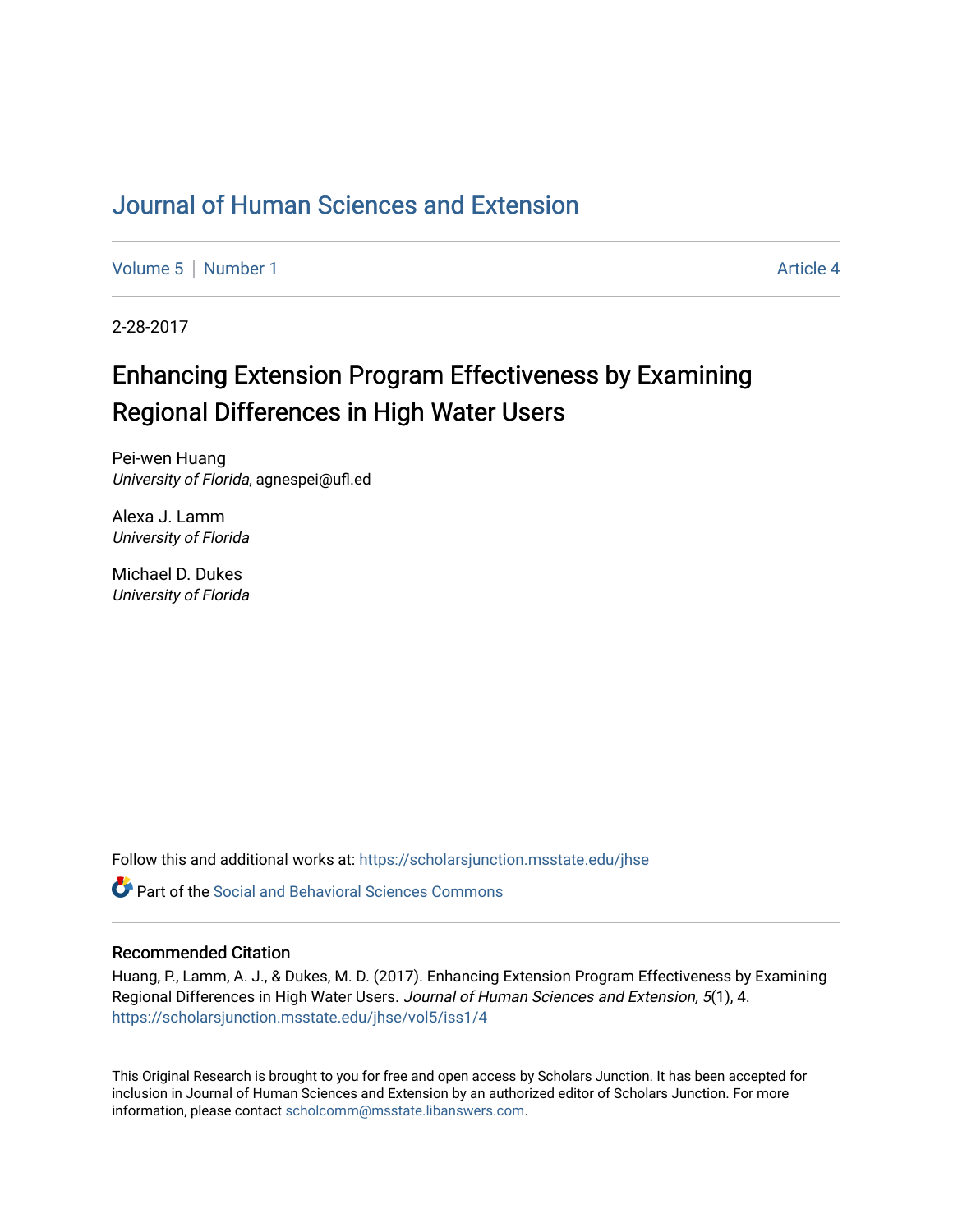# **Enhancing Extension Program Effectiveness by Examining Regional Differences in High Water Users**

**Pei-wen Huang Alexa J. Lamm Michael D. Dukes** *University of Florida*

*Competition for water sources in urban areas of Florida has increased due to increased population and human activities. High water users have been identified as a specific group on which Extension should focus water conservation education due to their low awareness of water issues and active landscape water use. In order to ensure the effectiveness of Extension programs targeting high*  water users statewide, this study sought to explore regional differences in water *conservation behavior engagement within Florida high water users. An online survey was conducted to capture responses of high water users (N = 932) in three distinct regions for this comparative study. Respondents were asked to indicate their current engagement in water use behavior, application of water conservation strategies, and likelihood of engaging in water conservation and related societal behaviors. Regional differences were found in all four examined constructs. The findings imply Extension educators should tailor educational programs to regional audiences' behavior patterns instead of designing statewide programs to ensure program effectiveness.* 

*Keywords:* Extension education, audience segmentation, water, landscape, conservation

#### **Introduction**

Water conservation is one of the major program areas Extension has emphasized (Huang & Lamm, 2015a). The essentiality of water to human life has led to increased water demands as the world population continues to grow (Oki & Kanae, 2006; Vörösmarty, Green, Salisbury, & Lammers, 2000). Since water issues, including water pollution and contamination, water scarcity, degradation of water quality, waterlogging, and increased water salinity levels, have been reported worldwide, problem-solving strategies are needed in order to alleviate water issues and enhance the sustainability of water resources (Friedman, 2011). Evidence has been found that water issues are specifically related to human activities and climate change, which will only increase as the human population grows and human activity increases (Vörösmarty et al., 2000; Young, Dooge, & Rodda, 1994). As a result, the U.S. Environmental Protection Agency

Direct correspondence to Pei-wen Huang at agnespei@ufl.edu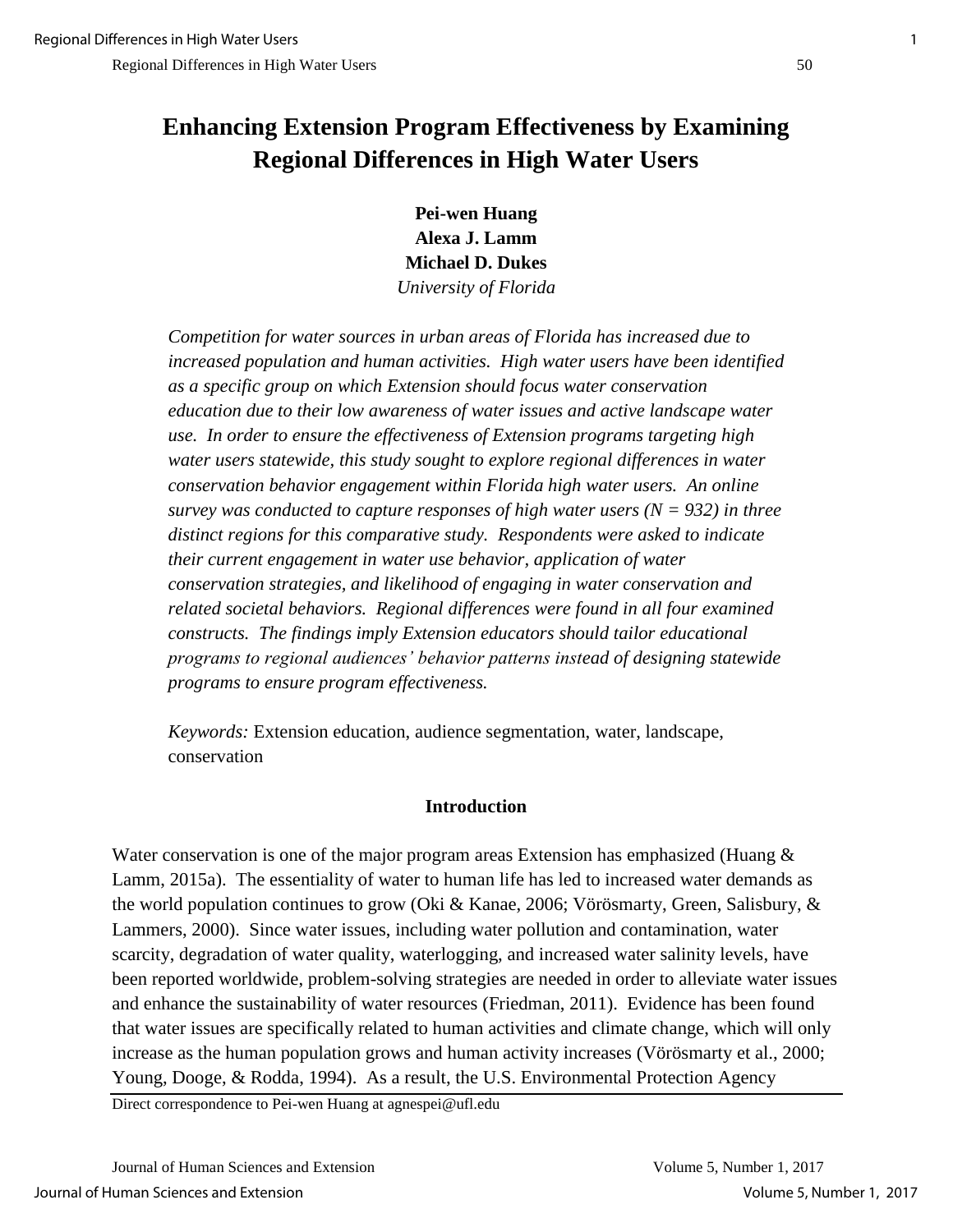(USEPA) has set the goal of water protection in the U.S. as to "protect and restore waters to ensure that drinking water is safe and sustainably managed, and that aquatic ecosystems sustain fish, plants, wildlife, and other biota, as well as economic, recreational, and subsistence activities" (USEPA, 2014a, para. 2). According to the strategic plan USEPA developed about water protection, environmental education associated with water should be enhanced by outreach services to communities and stakeholders which is the role that Extension has served (USEPA, 2014b).

According to the estimated national water use report published by Maupin et al. (2014), public supply was one of the top sources of water withdrawals in the U.S. in 2010, particularly in suburban and urban areas (USEPA, 2014d). Based on the national statistics, about 70% of the daily water consumption in the U.S. is for indoor uses, including drinking, food preparation, washing clothes and dishes, and flushing toilets, and 30% is for outdoor uses, including watering lawns and gardens or maintaining pools, ponds, or other landscape features in a domestic environment (Maupin et al., 2014; USEPA, 2014d). As the national population continues to grow, increased competition for water resources is expected due to increased demands (USEPA, 2014c). In order to relieve the pressure of water demands, additional water sources and water conservation strategies have been sought and applied (Maupin et al., 2014).

Florida, a state abundant in water resources, is known as the state with "the most plentiful freshwater aquifers in the United States" (Florida Department of Environmental Protection [DEP], 2015, para. 1). Recently, increased pressure on water resources have been reported in Florida due to a growing population, prosperous tourism, and an active agricultural industry (Barnett, 2007; Leal, Rumble, & Lamm, 2015; Marella, 2013). According to the DEP (2014), public water supply demand has exceeded agricultural water demands. Florida residents consume a large volume per capita at 134 gallons per day (Marella, 2014). Within the daily water consumption, indoor and outdoor water uses split the amount of water in half. The primary outdoor water use in Florida is for landscape irrigation, although "more than 50% of the water typically applied to lawns is lost to evaporation or runoff due to overwatering" (South Florida Water Management District, 2008, p. 3). Urbanization, as a result of increased population in Florida, has led to increased water use for landscape irrigation (Haley, Dukes, & Miller, 2007). In spite of the high water consumption of landscape irrigation, many Florida residents are not aware of how the landscape management practices they use can impact the environment (Israel & Knox, 2010).

A specific group of excessive water users, known as high water users, were identified by Monaghan, Ott, Wilber, Gouldthorpe, and Racevskis (2013) as having specific demographic characteristics, including being a resident of a neighborhood with a homeowners association (HOA), being older, and achieving a higher income and education level than the general public. In addition, high water users are identified as having a specific behavior pattern associated with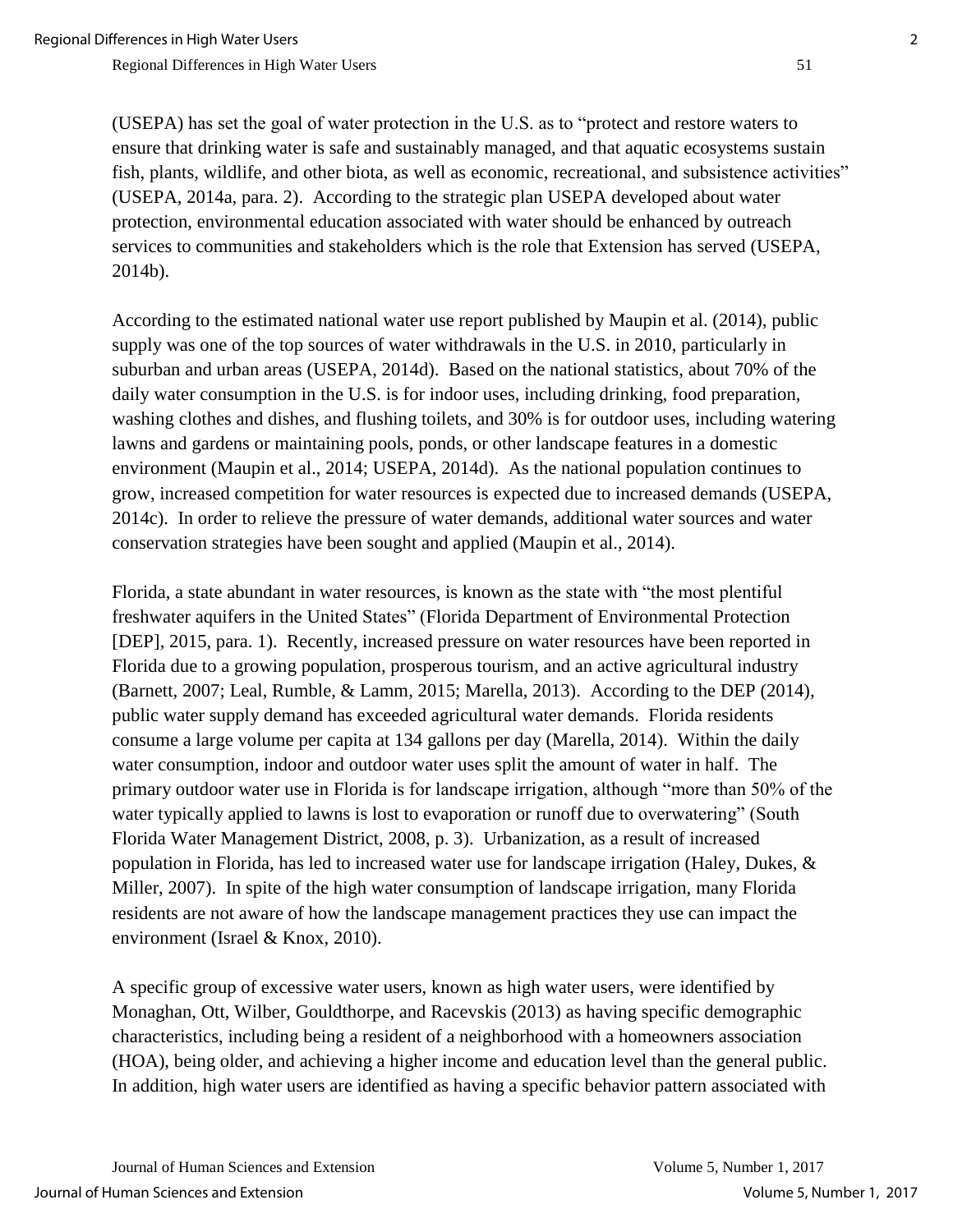landscape management including a preference for hiring a contractor to manage their landscape instead of managing their own. This group of high water users tend to consume large amounts of water for landscape irrigation (Davis & Dukes, 2014; Huang, Lamm, & Dukes, 2016). Given their low engagement in water conservation behaviors, additional attention should be paid to high water users when developing water conservation education (Huang et al., 2016).

Extension has made efforts to provide information and educational programs to various publics about how to properly manage water and conserve water resources (Huang & Lamm, 2015a; University of Florida Extension, 2014; Warner & Schall, 2015). Extension educators should reach urban clientele and rural clientele differently due to their varying needs, and Extension programs should be developed with a focus on information relevancy to better communicate with diverse audiences (Monaghan, Warner, Telg, & Irani, 2014; Wagner & Kuhns, 2013). Additionally, even if facing audiences with similar characteristics, audience members are likely to differ by regions in perceptions and practice implementation even within a single state (Benham, Braccia, Mostaghimi, Lowery, & McClellan, 2007). Therefore, by identifying the regional water conservation behavioral differences in high water users in Florida, regional Extension educators can better develop programs tailored to their audience's need. Extension educators may utilize high water users' tendencies to perform given types of water conservation behaviors to inform program development leading to enhanced positive learning outcomes as a result (Huang & Lamm, 2015b; Huang et al., 2016).

#### **Conceptual Framework**

This study was designed around the concept of audience segmentation (Andreasen, 2006; Kotler & Roberto, 1989). As derived from the traditional mass marketing approach, audience segmentation emphasizes the importance of social power within a group exhibiting similar characteristics, like geographical characteristics, sociodemographic attributes, psychological profiles, and/or behavioral characteristics that can be used in social marketing for behavior change (Andreasen, 2006; Kotler & Roberto, 1989). To target a homogeneous group with shared identified needs, the influences expected during the marketing process can be enhanced (Andreasen, 2006; Kotler & Roberto, 1989). By segmenting audiences, programs can be developed to better utilize resource allocation while being organized based on audiences' specific motivation factors, needs, and interests (Andreasen, 2006; Kahlor & Stout, 2009).

As an important component of social marketing, audience segmentation has been frequently used in environmental conservation studies (Shaw, 2009). In addition, Adhikarya (1994) suggested that audience segmentation should be used in Extension programming to enhance the effectiveness of programs by providing proper information to proper audiences with their needs in mind. Since heterogenous group may hinder the effectiveness of Extension educators' communication, Kuipers, Shivan, and Potter-Witter (2013) sought to identify optimal approaches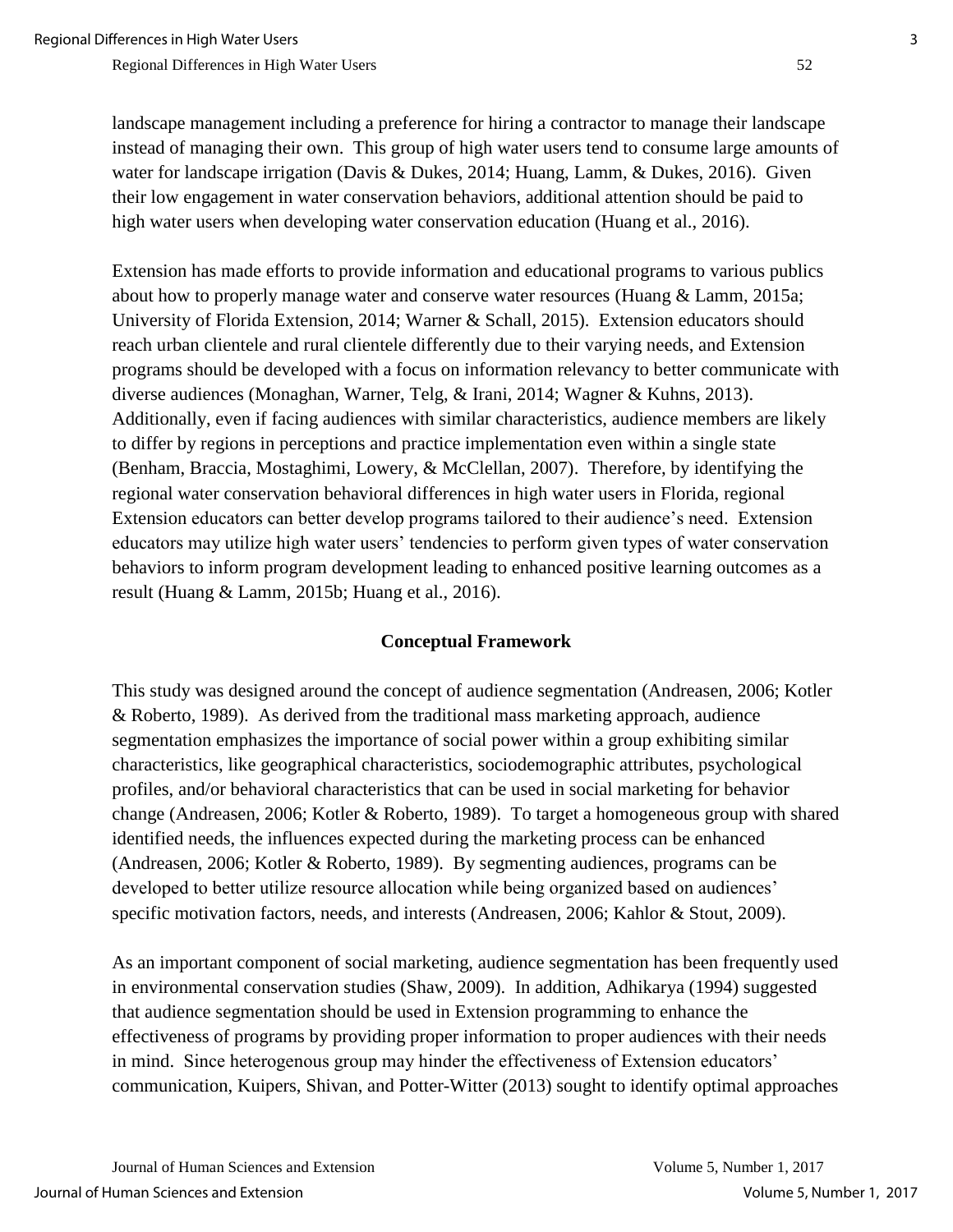to communicating with nonindustrial private forest landowners. Kuipers et al. (2013) identified four groups within these nonindustrial private forest landowners. Each of the four groups had different forest ownership reasons and values and preferred communication channels. Despite the lack of use of Extension services of these nonindustrial private forest landowners in the target location of the study, outreach services and information were suggested to be provided in ways that resonate with forest landowners' associated topics of interest via the channels they preferred to use (Kuipers et al., 2013).

Individuals' demographic characteristics, experiences applying a given practice, frequency of using Extension services, level of information sharing, and extent of concern about community norms can also be used to segment publics into groups (Israel & Hague, 2002). As a result, audience segmentation can be a useful strategy for program recruitment to ensure program effectiveness (Israel & Hague, 2002). In the case of Extension programs focused on high water users in Florida, multiple studies have indicated the importance of audience segmentation to properly approach this specific audience separately from the general public. Monaghan et al. (2013) conducted a case study about water conservation practices in a county of Florida to examine homeowners' demographic and lifestyle characteristics and their characteristics of landscape water use. The findings of Monaghan et al.'s (2013) study indicated that a specific group of homeowners was identified as exhibiting a limited level of engagement in water conservation practices and interest in learning about water conservation strategies, which implied less care about water consumption issues than the general public. Huang et al.'s (2016) study confirmed these findings by comparing high water users who had shared characteristics with the respondents in Monaghan et al.'s (2013) study to the general public in the state of Florida. Based on high water users' specific needs and behavioral patterns, a need to develop water conservation programs relevant to these high water users existed (Huang et al., 2016). Based on the previous literature, a conceptual model was designed and used in Huang et al.'s (2016) study and will be used as the foundation for this research (see Figure 1).

## *Figure 1***.** *Audience Segmentation Conceptual Model for Extension Programming Associated with Water Conservation Behaviors (Huang et al., 2016)*

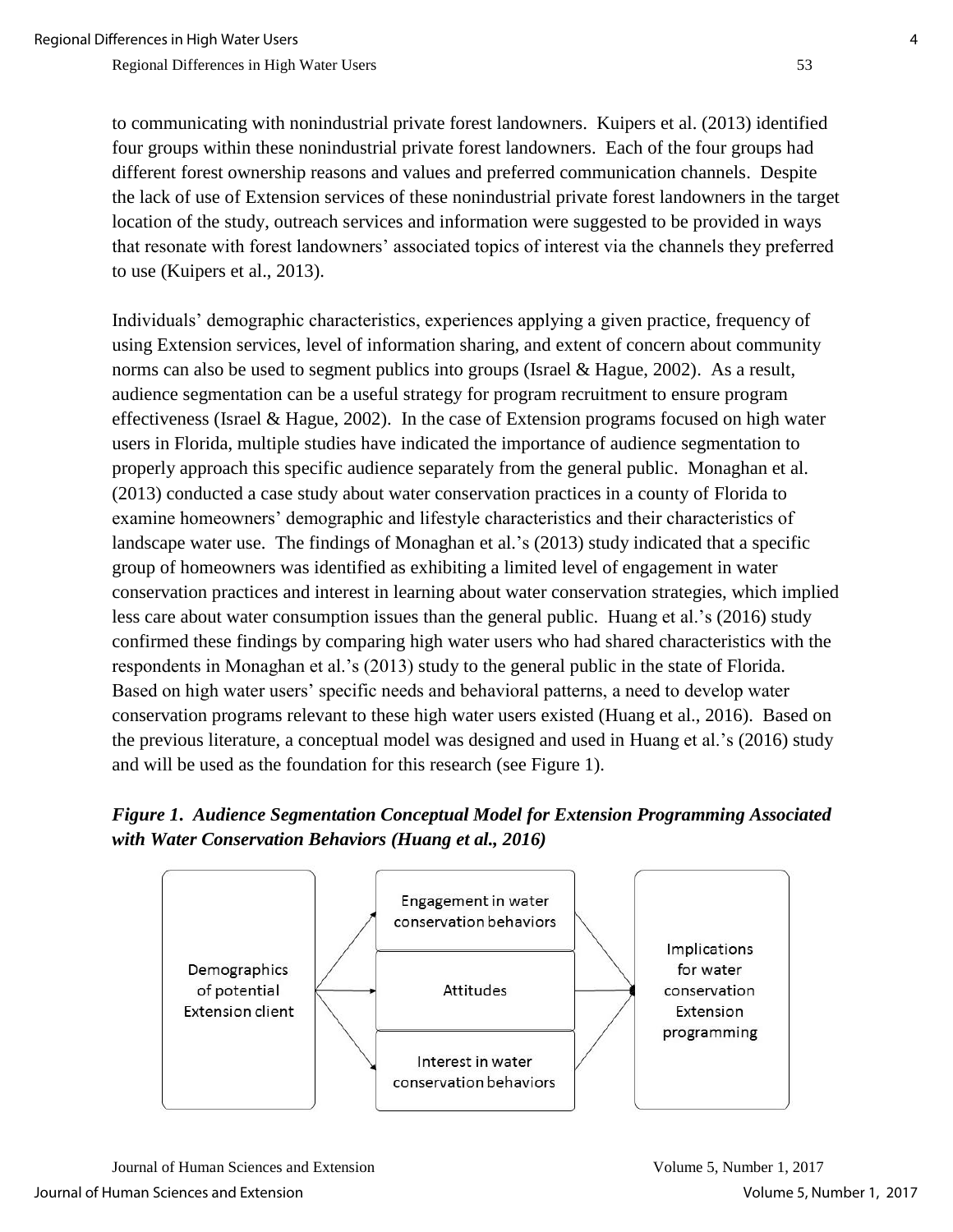This study was designed to further explore the need of audience segmentation by regions within a single state to inform Extension programming approaches. The findings will provide implications for Extension educators to better develop water conservation programs tailored to regional high water users' engagement, attitudes, and interests in water conservation behaviors. Extension educators can apply the findings of this study to their programming to enhance the persuasiveness of the message and the potential of audiences' adoption of water conservation behaviors.

### **Purpose and Objectives**

The purpose of this study was to identify differences in levels of engagement in water conservation behaviors among high water users in different urban areas of Florida in order to develop Extension programs tailored to region-specific high water users' adoption of water conservation behaviors. The objectives were to compare:

- 1. The water use behaviors in which high water users of the three regions currently engage;
- 2. The water conservation strategies high water users of the three regions currently apply;
- 3. The water conservation behaviors in which high water users of the three regions would like to engage; and
- 4. The societal behaviors associated with water conservation in which high water users of the three regions would like to engage.

#### **Methods**

This study was comparative, designed to explore the differences in high water users in three regions of Florida: Central Region, Southwest Region, and Southeast Region. These three regions were chosen because they are the major urban areas in which high water users reside and each region is facing different types of water issues. The high water users have been monitored through their utility bills. The respondents were identified high water users who met certain criteria of overirrigators according to Davis and Dukes (2014) study. The overirrigator criteria were the single-family residential account holders living in a given utility company service area that showed a monthly ratio of estimated irrigation volume to gross irrigation requirement at "greater than 1.5 at least [three months per year] for three consecutive years" (Davis & Dukes, 2014, p. 2). Accessibility to the high water users was obtained by collaborating with the utility companies for their email addresses. An online survey approach was used in collaboration with a public opinion survey research company to deliver the same questionnaire to respondents in three targeted regions of Florida.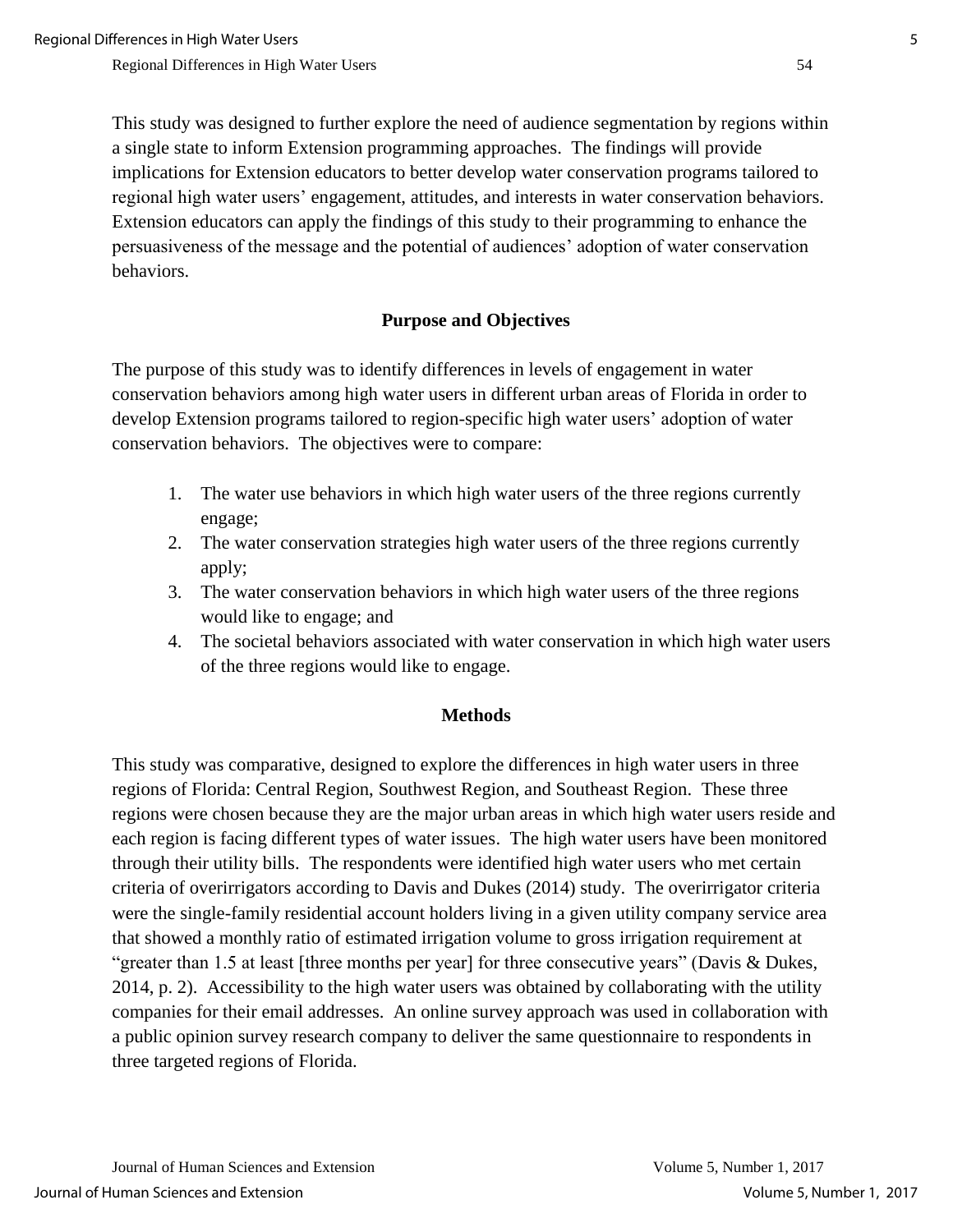The survey instrument was researcher-adapted originally from the 2012 RBC Canadian Water Attitudes Study (Patterson, 2012). The questionnaire was used in Huang and Lamm's (2015a) study and used again in this study as follow-up research. Questions examining respondents' water use behaviors, current engagement in water conservation strategies, likelihood of engaging in water conservation and societal behaviors associated with water conservation, and demographics were asked. Once the survey was distributed, the first 50 responses were analyzed in order to ensure the construct reliability was .7 or higher (Kline, 2000) for further data collection.

First, respondents were asked to indicate their frequency of performing seven water use behaviors on a five-point Likert-type scale with response options of 1 = *Never*, 2 = *Almost Never*, 3 = *Sometimes*, 4 = *Almost Every Time*, and 5 = *Every Time*. *Does Not Apply* was provided as an option in this question with the responses treated as missing values. Reliability for the measurement of water use behavior was calculated *a priori* and found reliable with a Cronbach's  $\alpha$  of .77.

Respondents' self-reported application of water conservation strategies was measured using nine statements asking respondents to indicate if they applied certain strategies by indicating *Yes*, *Unsure*, or *No*. Likelihood of engaging in water conservation behaviors was measured by asking respondents to indicate how likely they were to engage with 14 items using a five-point Likerttype scale with resonse options of 1 = *Very Unlikely*, 2 = *Unlikely*, 3 = *Undecided*, 4 = *Likely*, and 5 = *Very Likely*. Respondents' likelihood of engaging in certain societal behaviors associated with water conservation was measured using eight items with the same five-point Likert-type scale. Respondents were able to choose *Does Not Apply* for these two behavior questions, and responses of *Does Not Apply* were transformed as missing values. The measurements of water conservation behaviors and societal behaviors associated with water conservation were calculated *a priori* and found to be reliable with Cronbach's  $\alpha$  of .83 and .87, respectively. Lastly, respondents were asked to answer demographic questions, including sex, race/ethnicity, age, ZIP code (later converted to rural-urban continuum codes), annual household income, educational level, political beliefs, and participation in an HOA.

In order to ensure face and content validity of the instrument a panel of experts reviewed the survey. The panel of experts included the Chief Executive Officer of the Florida Nursery, Growers and Landscape Association; an assistant professor and Extension specialist in water economics and policy; the Director of the Center for Landscape Conservation and Ecology; the Director of the University of Florida Water Institute; the Director and Associate Director of the Center for Public Issues Education; an assistant professor specializing in agricultural communication; an emeritus professor specializing in biosystems and agricultural engineering; a post-doctoral associate; a graduate student; a research analyst; and a research coordinator who had been studying water issues.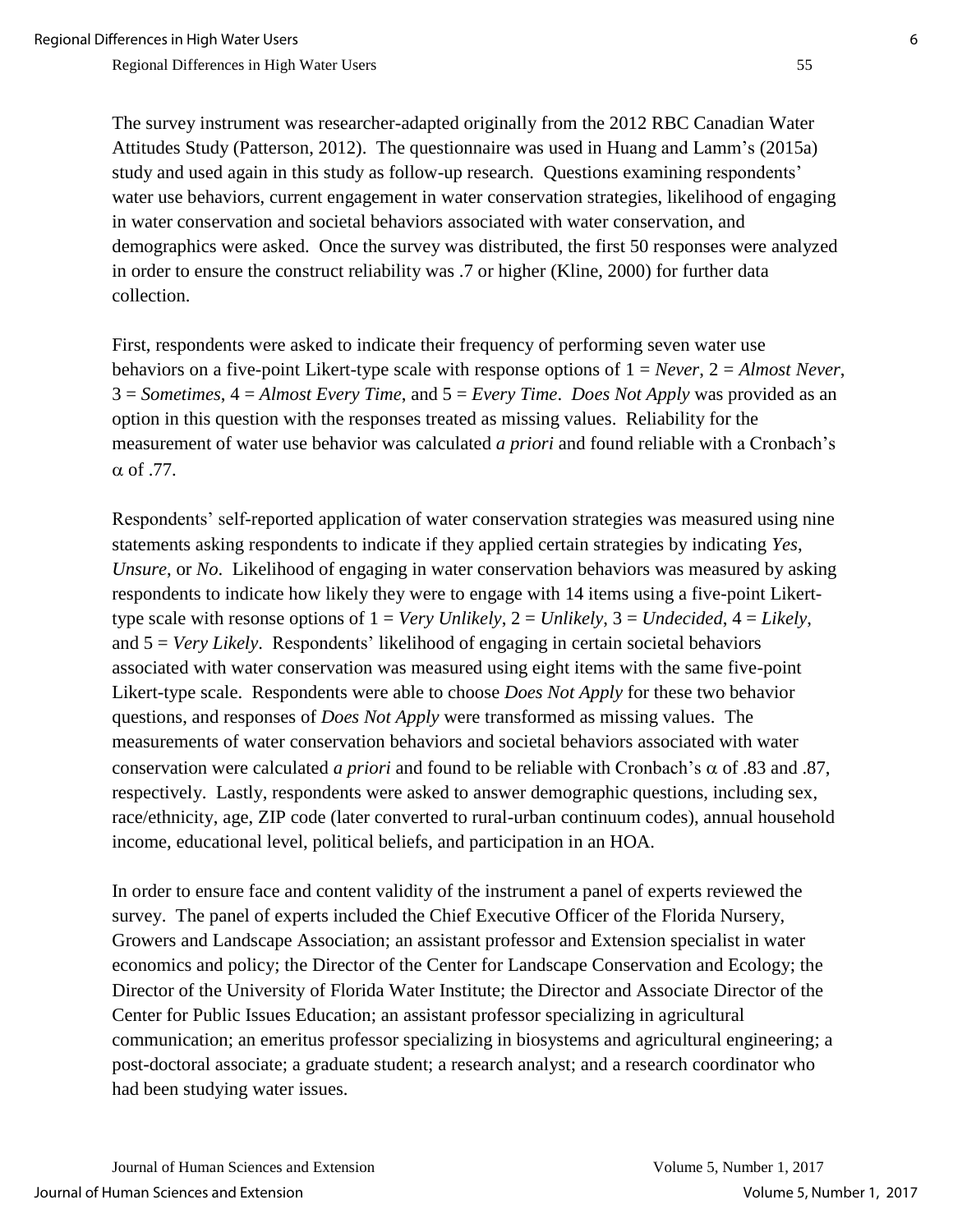A nonprobability opt-in quota sampling method was used in this study by collaborating with a public opinion survey research company. Increased public opinion research has been conducted using nonprobability sampling methods (Baker et al., 2013). However, using a nonprobability opt-in sampling method, responses were collected gradually until reaching the specifically set quotas. As a result, participation rates are used in such a sampling procedure instead of response rates (Baker et al., 2013). A total of 932 complete responses were collected from 1,465 invited individuals, resulting in a participation rate of 64%. Quotas were set for the three regions to ensure the sample size in each region was large enough to be representative of the population of interest (Baker et al., 2013). Due to the use of a nonprobability sampling method, this study has limitations, including nonparticipation biases, selection, and exclusion, leading to limited interpretations of the results that can only be applied to the respondents (Baker et al., 2013). In this study, data were not weighted because of the use of quotas *a priori* to identify targeted respondents. The collected data ere analyzed using SPSS® 22.0 for descriptive statistics to reach the objectives of this study. Chi-square analysis was used to examine the existence of differences among regions.

The demographic characteristics of the respondents can be seen in Table 1. The respondents included 48% females ( $n = 97$ ) and 52% males ( $n = 104$ ) in the Southeast Region; 50% females  $(n = 110)$  and 50% males  $(n = 109)$  in the Southwest Region; and 54% females  $(n = 277)$  and 46% males (*n* = 235) in the Central Region. In terms of race/ethnicity groups, non-Hispanic Caucasian/White was the dominant ethnicity in three regions ( $n = 186, 93\%$  of Southeast Region;  $n = 206$ , 94% of Southwest Region;  $n = 479$ , 94% of Central Region), while the second largest race/ethnicity group was Hispanic in the Southeast Region (*n* = 19, 10%) and the Central Region (*n* = 41, 8%), and African American in the Southwest Region (*n* = 9, 4%). A majority of the respondents were between 50-79 years of age in all three regions (*n* = 158, 79% of Southeast Region;  $n = 181, 83\%$  of Southwest Region;  $n = 349, 68\%$  of Central Region). As for the ruralurban continuum, 89% of the respondents in the Southeast Region  $(n = 178)$ , 56% of the respondents in the Southwest Region  $(n = 112)$ , and 99% of the respondents in the Central Region  $(n = 505)$  indicated living in metro areas with populations of 1 million or more. The income level of \$75,000 to \$149,999 was the level in which most respondents fell in all three regions, with 50% in the Southeast Region  $(n = 101)$ , 54% in the Southwest Region  $(n = 118)$ , and 47% in the Central Region  $(n = 242)$ . More than 60% of the respondents indicated an education level of 4-year college degree and Graduate or Professional degree in all three regions: 73% in the Southeast Region ( $n = 147$ ), 64% in the Southwest Region ( $n = 139$ ), and 67% in the Central Region  $(n = 343)$ , specifically. The political beliefs of the respondents in the three regions were moderate to conservative. Most of the respondents in the three regions indicated they were part of an HOA.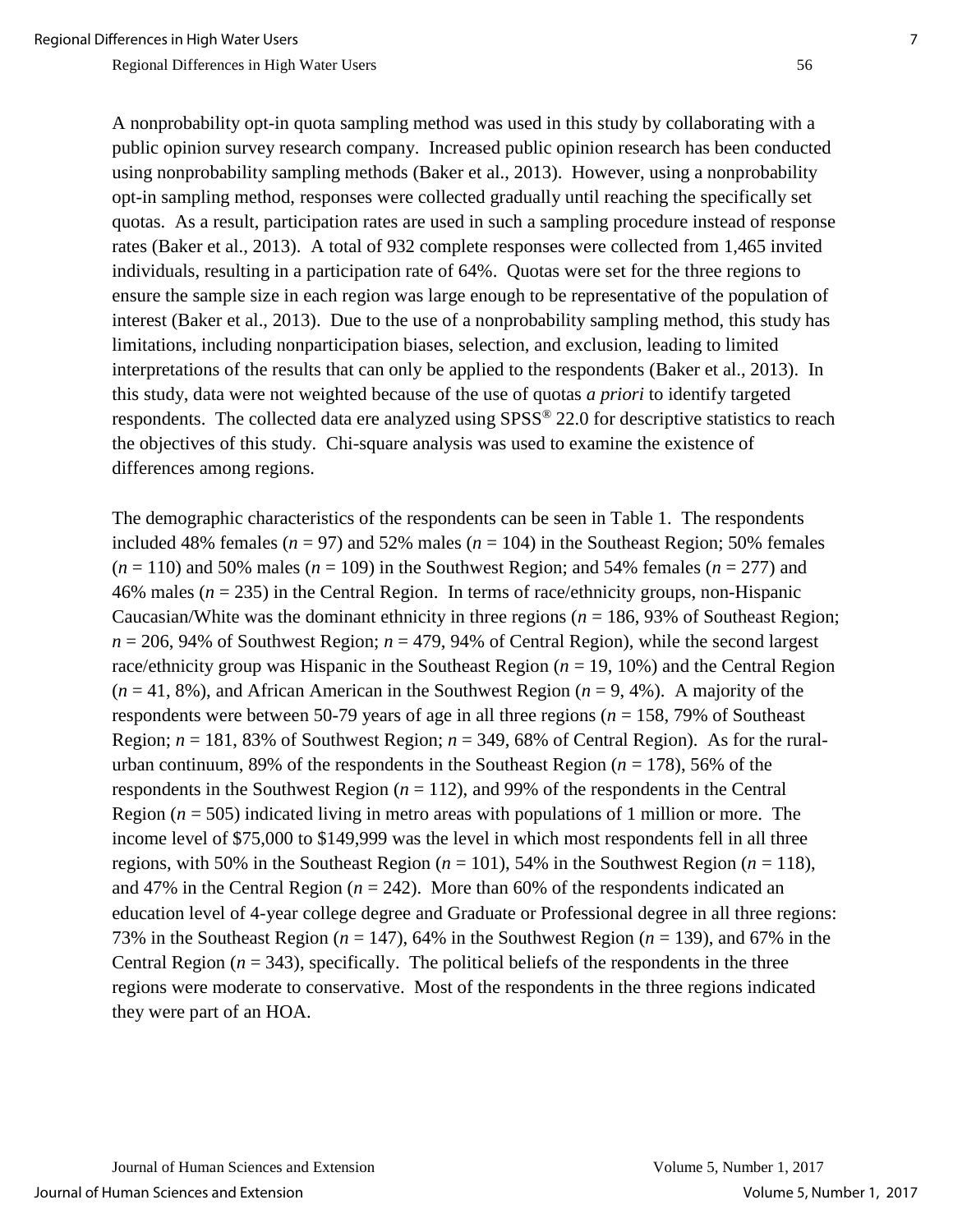|                           | <b>Southeast</b> |                |                  | <b>Southwest</b> | <b>Central</b>   |             |
|---------------------------|------------------|----------------|------------------|------------------|------------------|-------------|
|                           |                  | $(N = 201)$    | $(N = 219)$      |                  |                  | $(N = 512)$ |
| Characteristic            | n                | %              | $\boldsymbol{n}$ | %                | $\boldsymbol{n}$ | %           |
| Sex                       |                  |                |                  |                  |                  |             |
| Female                    | 97               | 48.3           | 110              | 50.2             | 277              | 54.1        |
| Male                      | 104              | 51.7           | 109              | 49.8             | 235              | 45.9        |
| Race                      |                  |                |                  |                  |                  |             |
| African American          | 11               | 5.5            | 9                | 4.1              | 21               | 4.1         |
| Asian                     | $\overline{2}$   | 1.0            | $\overline{4}$   | 1.8              | 8                | 1.6         |
| Caucasian/White           | 186              | 92.5           | 206              | 94.1             | 479              | 93.6        |
| (Non-Hispanic)            |                  |                |                  |                  |                  |             |
| Native American           | $\overline{0}$   | $\overline{0}$ | $\overline{0}$   | 0.0              | 5                | 1.0         |
| Other                     | $\overline{4}$   | 2.0            | $\boldsymbol{0}$ | 0.0              | 9                | 1.8         |
| Hispanic Ethnicity        | 19               | 9.5            | 3                | 1.4              | 41               | 8.0         |
| Age                       |                  |                |                  |                  |                  |             |
| 20-29                     | 5                | 2.5            | $\mathbf{1}$     | 0.5              | 15               | 2.9         |
| 30-39                     | 15               | 7.5            | 13               | 5.9              | 64               | 12.5        |
| 40-49                     | 17               | 8.5            | 17               | 7.8              | 74               | 14.5        |
| 50-59                     | 44               | 21.9           | 35               | 16.0             | 109              | 21.3        |
| 60-69                     | $\overline{73}$  | 36.3           | 83               | 37.9             | 156              | 30.5        |
| 70-79                     | 41               | 20.4           | 63               | 28.8             | 84               | 16.4        |
| $80+$                     | 6                | 3.0            | $\overline{7}$   | 3.2              | 10               | 2.0         |
| Rural-Urban Continuum     |                  |                |                  |                  |                  |             |
| Metro areas 1 million     | 178              | 88.6           | 122              | 55.7             | 505              | 99.2        |
| population or more        |                  |                |                  |                  |                  |             |
| Metro areas of 250,000 to | 19               | 9.5            | 82               | 37.4             | $\overline{2}$   | 0.4         |
| 1 million population      |                  |                |                  |                  |                  |             |
| Metro areas of fewer than | $\overline{4}$   | 2.0            | $\mathbf{1}$     | 0.5              | $\overline{2}$   | 0.4         |
| 250,000 population        |                  |                |                  |                  |                  |             |
| Urban population of       | $\overline{0}$   | 0.0            | 11               | 5.0              | $\overline{0}$   | 0.0         |
| 20,000 or more, adjacent  |                  |                |                  |                  |                  |             |
| to a metro area           |                  |                |                  |                  |                  |             |
| Urban population of       | $\overline{0}$   | 0.0            | 1                | 0.5              | $\overline{0}$   | 0.0         |
| 20,000 or more, not       |                  |                |                  |                  |                  |             |
| adjacent to a metro area  |                  |                |                  |                  |                  |             |
| <b>Income</b>             |                  |                |                  |                  |                  |             |
| Less than \$49,999        | $\boldsymbol{0}$ | 0.0            | $\boldsymbol{0}$ | 0.0              | $\overline{0}$   | 0.0         |
| \$50,000 to \$74,999      | 42               | 20.9           | 61               | 27.9             | 141              | 27.5        |
| \$75,000 to \$149,999     | 101              | 50.2           | 118              | 53.9             | 242              | 47.3        |
| \$150,000 to \$249,999    | 40               | 19.9           | 26               | 11.9             | 101              | 19.7        |
| \$250,000 or more         | 18               | 9.0            | 14               | 6.4              | 28               | 5.5         |

*Table 1. Demographic Characteristics by Region*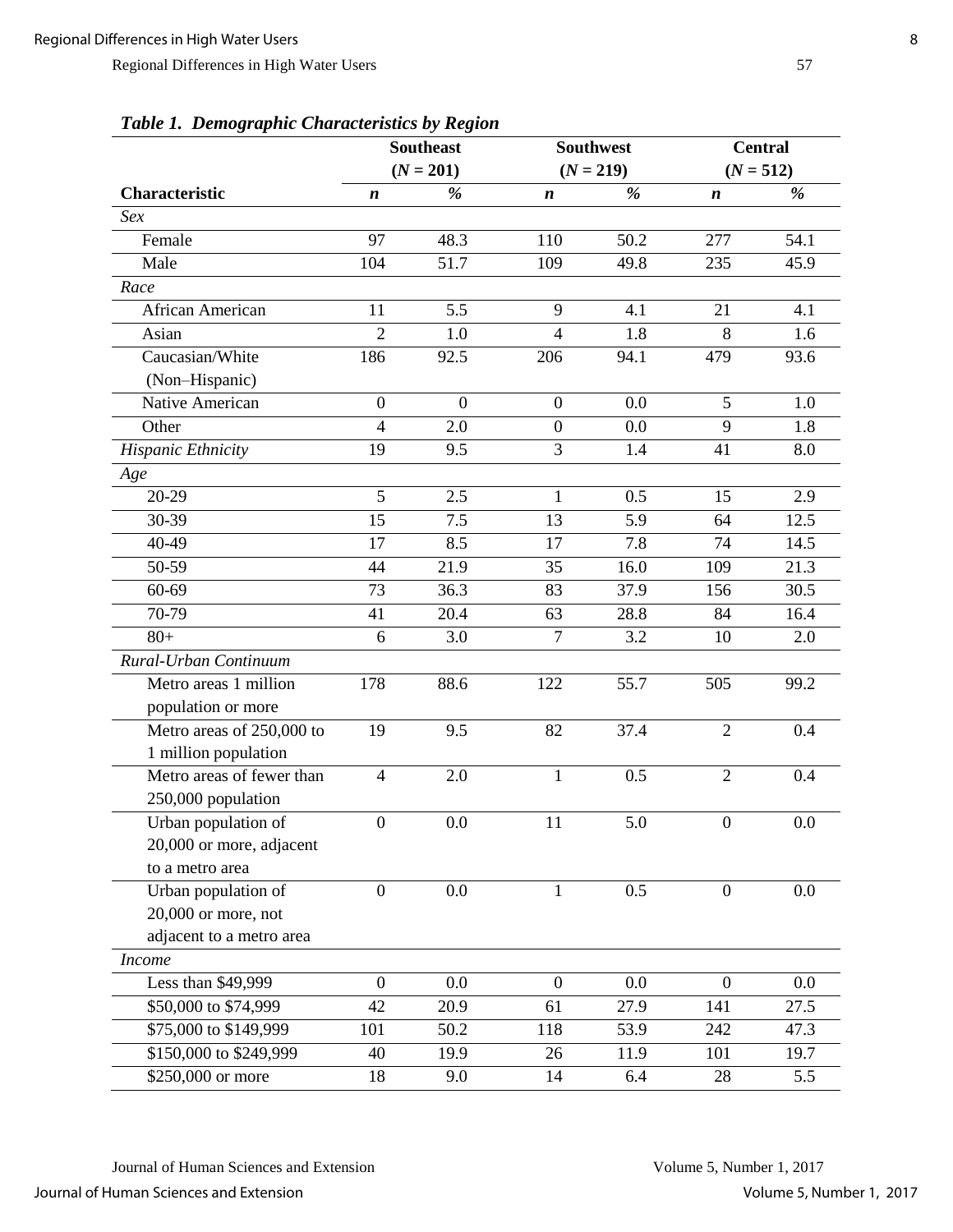| (Table 2 continued)      |                  | <b>Southeast</b><br><b>Southwest</b> |                  | <b>Central</b> |                  |      |
|--------------------------|------------------|--------------------------------------|------------------|----------------|------------------|------|
| <b>Characteristic</b>    | $\boldsymbol{n}$ | %                                    | $\boldsymbol{n}$ | %              | $\boldsymbol{n}$ | %    |
| Education                |                  |                                      |                  |                |                  |      |
| Less than $12th$ grade   | $\overline{0}$   | 0.0                                  | $\overline{0}$   | 0.0            |                  | 0.2  |
| High school graduate     | 13               | 6.5                                  | 15               | 6.8            | 27               | 5.3  |
| Some college, no degree  | 27               | 13.4                                 | 50               | 22.8           | 76               | 14.8 |
| 2-year college degree    | 14               | 7.0                                  | 15               | 6.8            | 65               | 12.7 |
| 4-year college degree    | 78               | 38.8                                 | 71               | 32.4           | 206              | 40.2 |
| Graduate or Professional | 69               | 34.3                                 | 68               | 31.1           | 137              | 26.8 |
| degree                   |                  |                                      |                  |                |                  |      |
| <b>Political Beliefs</b> |                  |                                      |                  |                |                  |      |
| Very Liberal             | 9                | 4.5                                  | 11               | 5.0            | 27               | 5.3  |
| Liberal                  | 59               | 29.4                                 | 34               | 15.5           | 88               | 17.2 |
| Moderate                 | 72               | 35.8                                 | 87               | 39.7           | 197              | 38.5 |
| Conservative             | 51               | 25.4                                 | 68               | 31.1           | 159              | 31.1 |
| Very Conservative        | 10               | 5.0                                  | 19               | 8.7            | 41               | 8.0  |
| <b>HOA</b> Member        |                  |                                      |                  |                |                  |      |
| Yes                      | 123              | 61.2                                 | 154              | 70.3           | 379              | 74.0 |
| N <sub>0</sub>           | 78               | 38.8                                 | 65               | 29.7           | 133              | 26.0 |

#### **Results**

#### **Water Use Behaviors**

Objective one compared the water use behaviors in which high water users of the three regions currently engage (Table 2). Differences in four water use behaviors were found. Specifically, behaviors with regional differences included "I let my sprinklers run when it has rained or is raining"  $(\chi^2(10) = 38.55, p = .00)$ , "I let my sprinklers run when rain is predicted in the forecast"  $(\chi^2(10) = 35.75, p = .00)$ , "I allow used motor oil to run down a storm drain"  $(\chi^2(10) = 25.90, p$  $= .00$ ), and "I leave the water running in the kitchen when washing and/or rinsing dishes" ( $\chi^2(10)$ )  $= 19.34, p = .04$ .

|  |  | Table 2. Comparing Water Use Behavior Engagment Across Regions |
|--|--|----------------------------------------------------------------|
|  |  |                                                                |

| 38.55 | $.00*$ |
|-------|--------|
| 35.75 | $.00*$ |
| 25.90 | $.00*$ |
| 19.34 | $.04*$ |
| 16.52 | .09    |
| 13.73 | .19    |
| 12.53 | 25     |
|       |        |

*Note:* Differences existed at the significance level of  $p \le 0.05$ .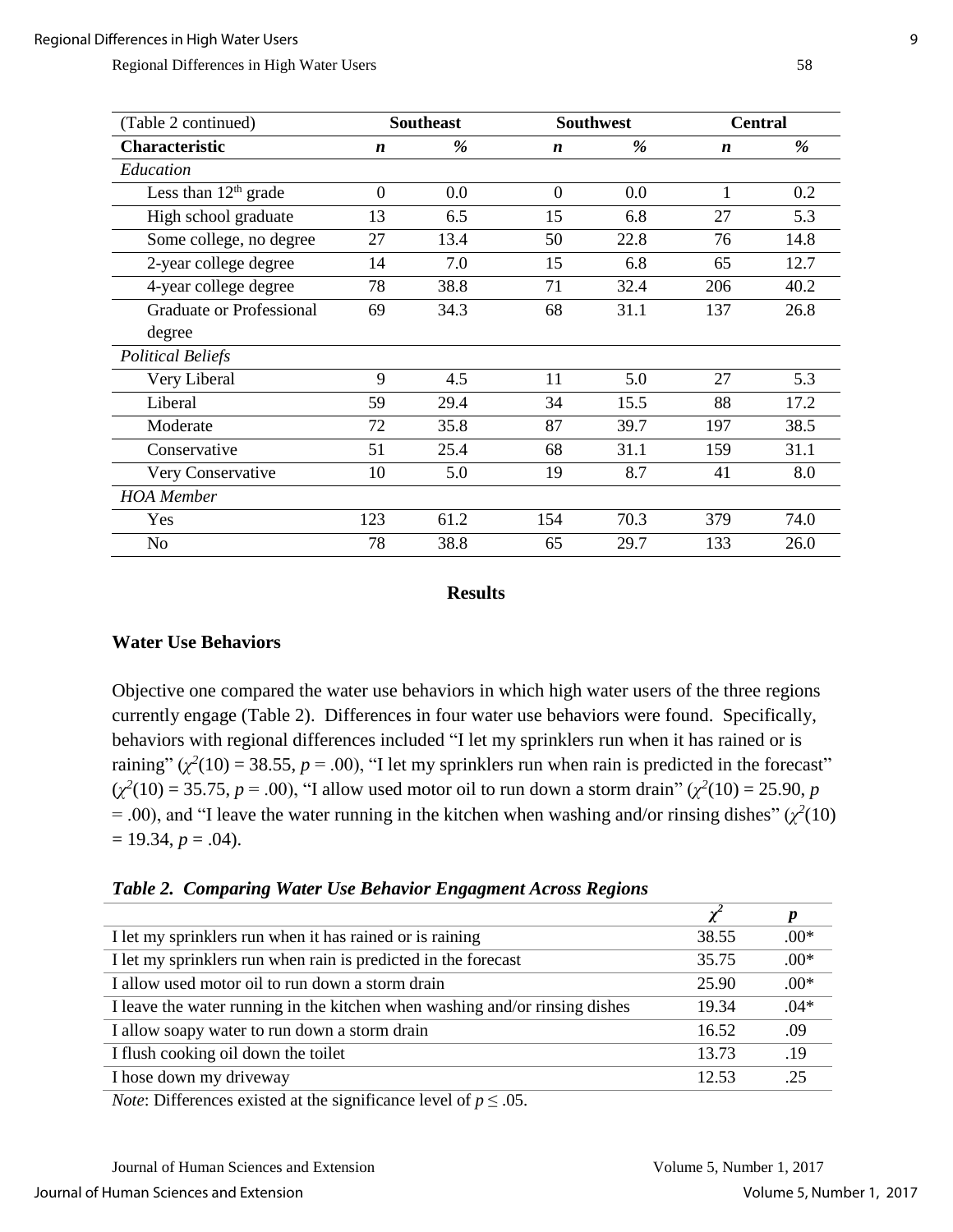#### **Water Conservation Strategies**

High water users' application of water conservation strategies were compared among three regions (Table 3). Significant differences among regions were found in four water conservation strategies, including "I use a smart irrigation controller"  $(\chi^2(4) = 39.20, p = .00)$ , "I have lowwater consuming plant materials in my yard"  $(\chi^2(4) = 18.44, p = .00)$ , "I use high efficiency sprinklers"  $(\chi^2(4) = 11.77, p = .02)$ , and "I have low-flow shower heads installed in my home"  $(\chi^2(4) = 10.94, p = .03).$ 

| I use a smart irrigation controller                                                                         | 39.20 | $.00*$ |
|-------------------------------------------------------------------------------------------------------------|-------|--------|
| I have low-water consuming plant materials in my yard                                                       | 18.44 | $.00*$ |
| I use high efficiency sprinklers                                                                            | 11.77 | $.02*$ |
| I have low-flow shower heads installed in my home                                                           | 10.94 | $.03*$ |
| I use recycled wastewater to irrigate my lawn/landscape                                                     | 7.49  | .11    |
| I use drip (micro) irrigation                                                                               | 5.92  | .21    |
| I have water-efficient toilets installed in my home                                                         | 5.88  | .21    |
| I use rain barrels to collect water for use in my garden/lawn                                               | 2.95  | .57    |
| I have retrofitted a portion of my landscape so that it is not irrigated                                    | 0.56  | .97    |
| $\mathcal{M}$ and $\mathcal{M}$ are the set of $\mathcal{M}$ and $\mathcal{M}$ are the set of $\mathcal{M}$ |       |        |

*Table 3. Comparing Water Conservation Strategy Application Across Regions*

*Note*: Differences existed at the significance level of  $p \le 0.05$ .

#### **Water Conservation Behaviors**

Regional differences in high water users' possible engagement in water conservation behaviors were also examined (Table 4). Within the 14 listed water conservation behaviors, regional differences were found in four behaviors: "Install an efficient irrigation technology" ( $\chi^2(8)$  = 22.52,  $p = .01$ ), "Reduce your use of natural resources"  $(\chi^2(8) = 18.54, p = .02)$ , "Only water your lawn in the morning or evening"  $(\chi^2(8) = 17.51, p = .03)$ , and "Sweep patios and sidewalks" instead of hosing them down"  $(\chi^2(8) = 16.82, p = .03)$ .

*Table 4. Comparing Likelihood of Engaging in Water Conservation Behaviors Across Regions*

| Install an efficient irrigation technology                        | 22.52 | $.01*$ |
|-------------------------------------------------------------------|-------|--------|
| Reduce your use of natural resources                              | 18.54 | $.02*$ |
| Only water your lawn in the morning or evening                    | 17.51 | $.03*$ |
| Sweep patios and sidewalks instead of hosing them down            | 16.82 | $.03*$ |
| Reduce use of fertilizer if your landscape quality would decrease | 14.66 | .07    |
| Responsibly dispose of hazardous materials                        | 14.07 | .08    |
| Only run the washing machine when it is full                      | 13 74 | .09    |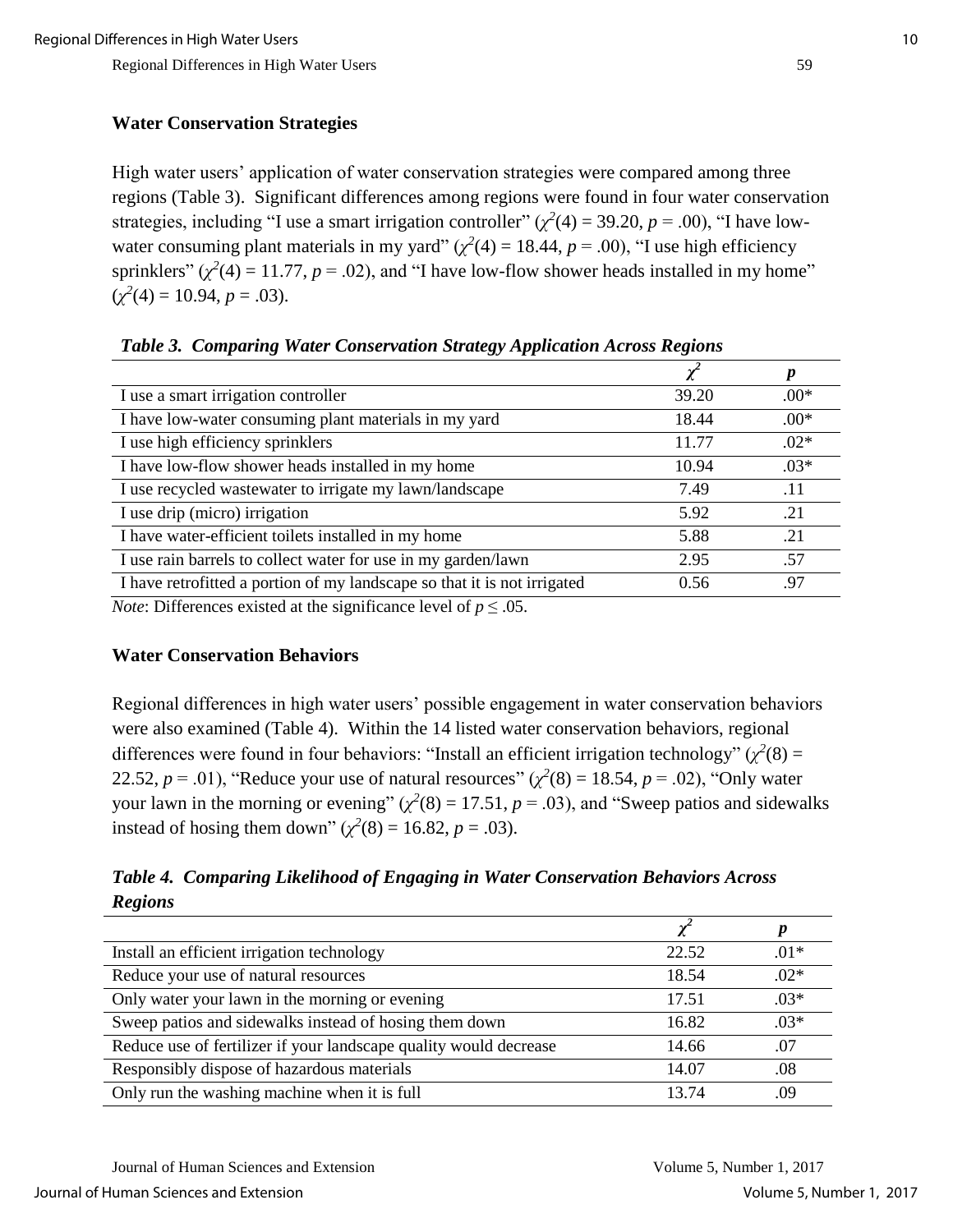| (Table 4 continued)                                               |      |     |
|-------------------------------------------------------------------|------|-----|
| Modify my landscape so that a portion is not irrigated            | 8.83 | .55 |
| Use biodegradable cleaning products                               | 8.41 | .40 |
| Reduce use of pesticides if your landscape quality would decrease | 8.24 | .41 |
| Keep a timer in the bathroom to help you take a shorter shower    | 8.13 | .42 |
| Only run the dishwasher when it is full                           | 4.80 | .78 |
| Avoid purchasing plants that require a lot of watering            | 4.48 | .81 |
| Reduce the number of times a week you water your lawn             | 4.40 | .82 |

*Note:* Differences existed at the significance level of  $p \leq 0.05$ .

#### **Societal Behaviors Related to Water Conservation**

The examination among high water users' differences in potential engagement in societal behaviors related to water conservation in three regions can be seen in Table 5. Only one out of eight listed societal behaviors were found statistically significantly different among three regions: "Visit springs, lakes, state parks, etc., to learn about water issues"  $(\chi^2(8) = 19.29, p = .01)$ .

| Visit springs, lakes, state parks, etc., to learn about water issues | 19.29 | $.01*$ |
|----------------------------------------------------------------------|-------|--------|
| Volunteer for a stream clean up or wetland restoration event         | 11.93 | .15    |
| Vote for candidates who support water conservation                   | 10.07 | .26    |
| Vote to support water conservation programs                          | 9.43  | .31    |
| Buy a specialty license plate that supports water protection efforts | 8.69  | .37    |
| Support water restrictions issued by my local government             | 7.99  | .44    |
| Donate to an organization that protects water                        | 7.68  | .47    |
| Join a water conservation organization                               | 2.44  | .96    |

*Table 5. Comparing Likelihood of Engaging in Societal Behaviors Across Regions*

*Note:* Differences existed at the significance level of  $p \le 0.05$ .

## **Conclusion and Implications**

The findings of this study explored the regional differences in Florida high water users with foci on their water use behaviors, application of water conservation strategies, and engagement in water conservation behaviors. Due to the nature of this study, the findings are not generalizable but can be used as a case study of Florida high water users in the three regions of interest (Southeast, Southwest, and Central Regions) that Florida Extension educators working on water conservation should take into account particularly.

The key findings of this study indicated regional differences existed within the studied high water users in their behavioral patterns, which support Monaghan et al.'s (2014) suggestion of using geological location as an audience segmentation strategy. Benham et al.'s (2007) finding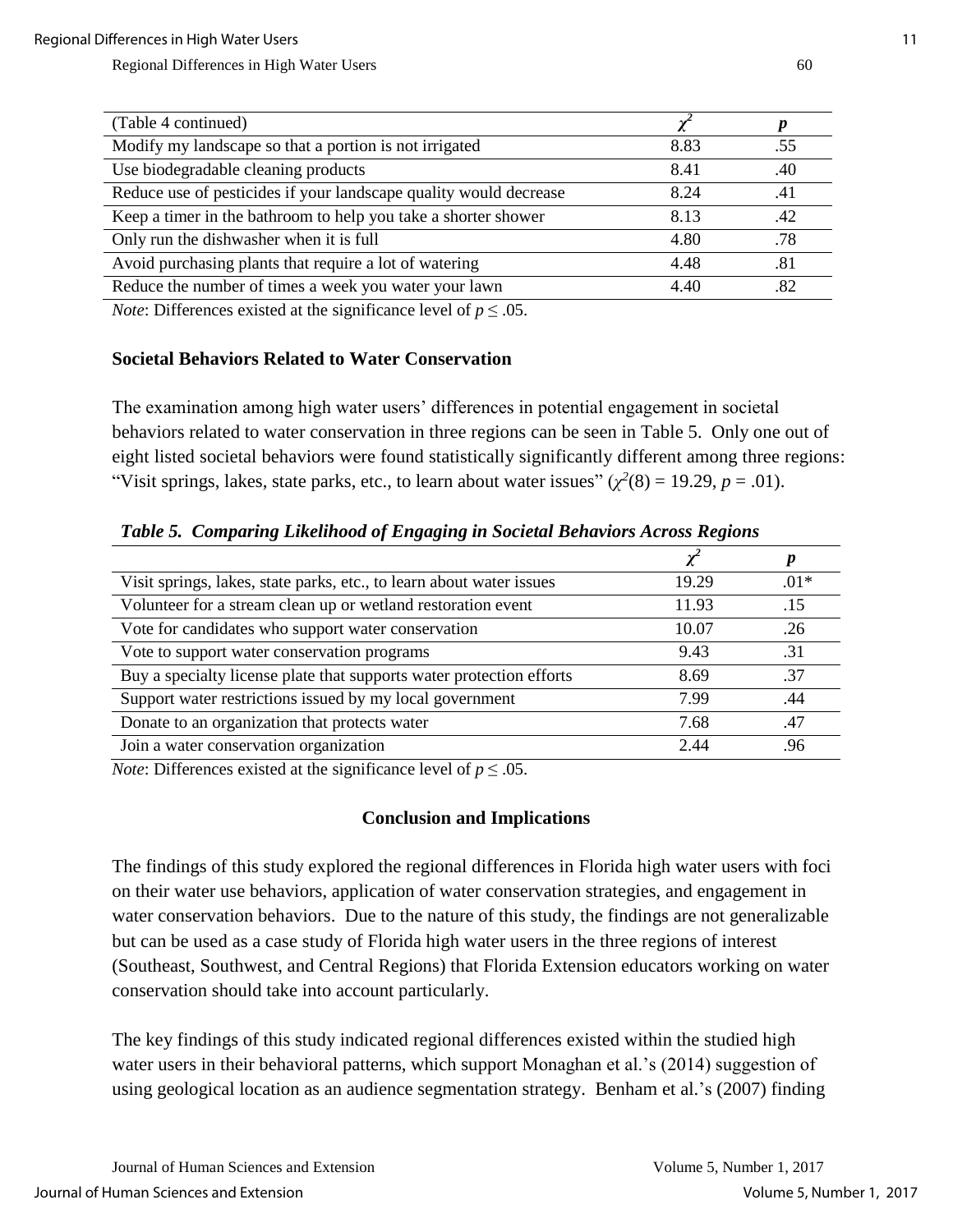that a segmented group of audiences with similar characteristics may differ in their behaviors in different regions within a state was supported by this study. Previous research identified high water users as a specific target audience for Extension with shared demographic characteristics and behavioral patterns (Davis & Dukes, 2014; Huang et al., 2016; Monaghan et al., 2013). The findings of this study revealed high water users had different responses as related to their behaviors based on where they live, which aligns with Kuipers et al.'s (2013) study that found broad audiences can be separated into minor groups.

High water users in the three regions also performed behaviors related to landscape irrigation, used motor oil management, and dish cleansing differently. These findings imply a need to cover information about these behaviors differently in Florida's local Extension programs related to water conservation across the three regions, which supported the study of Kuipers et al. (2013). As for water conservation strategies in the landscape, high water users in the three regions applied water-conserving irrigation controllers, sprinklers, and plant materials differently. Differences also occurred in their indoor water conserving practices, including their use of water efficient shower heads. Similar to Benham et al. (2007), these findings imply different levels of adoption are based on where an individual lives.

High water users also showed regional differences when it came to willingness to act on water conservation behaviors. The findings imply high water users in the different regions have different levels of willingness to change their behaviors in terms of daily landscape irrigation management, use of natural resources, and outdoor cleaning. Similarly, differences were also found in societal behaviors related to water conservation. These differences imply high water users in different regions may consider the importance differently because of their engagement related to visiting sites that emphasize the importance of natural resources.

As audience segmentation was used as the central concept of this study, the findings can be tied back to the conceptual model with components of audiences' demographic characteristics, engagement in water conservation behaviors, and interest in water conservation behaviors. While Huang et al.'s (2016) study indicated a need to segment high water users out from the general public for water conservation Extension programs, this study searched deeper for specific differences in high water users' demographic characteristics and engagement and interest in water conservation by regions in a state. The overall findings of this study revealed the existence of differences in behavioral patterns of landscape water uses, specific indoor and outdoor cleaning, and learning through visiting natural resources. Therefore, an implication can be made that the need to develop water conservation Extension programming differently by regions exists. Moreover, this also implies water conservation Extension programs for Florida high water users should be developed differently targeting the specific behavior patterns by regions for improved effectiveness and efficiency (Andreasen, 2006; Huang et al., 2016; Kotler & Roberto, 1989).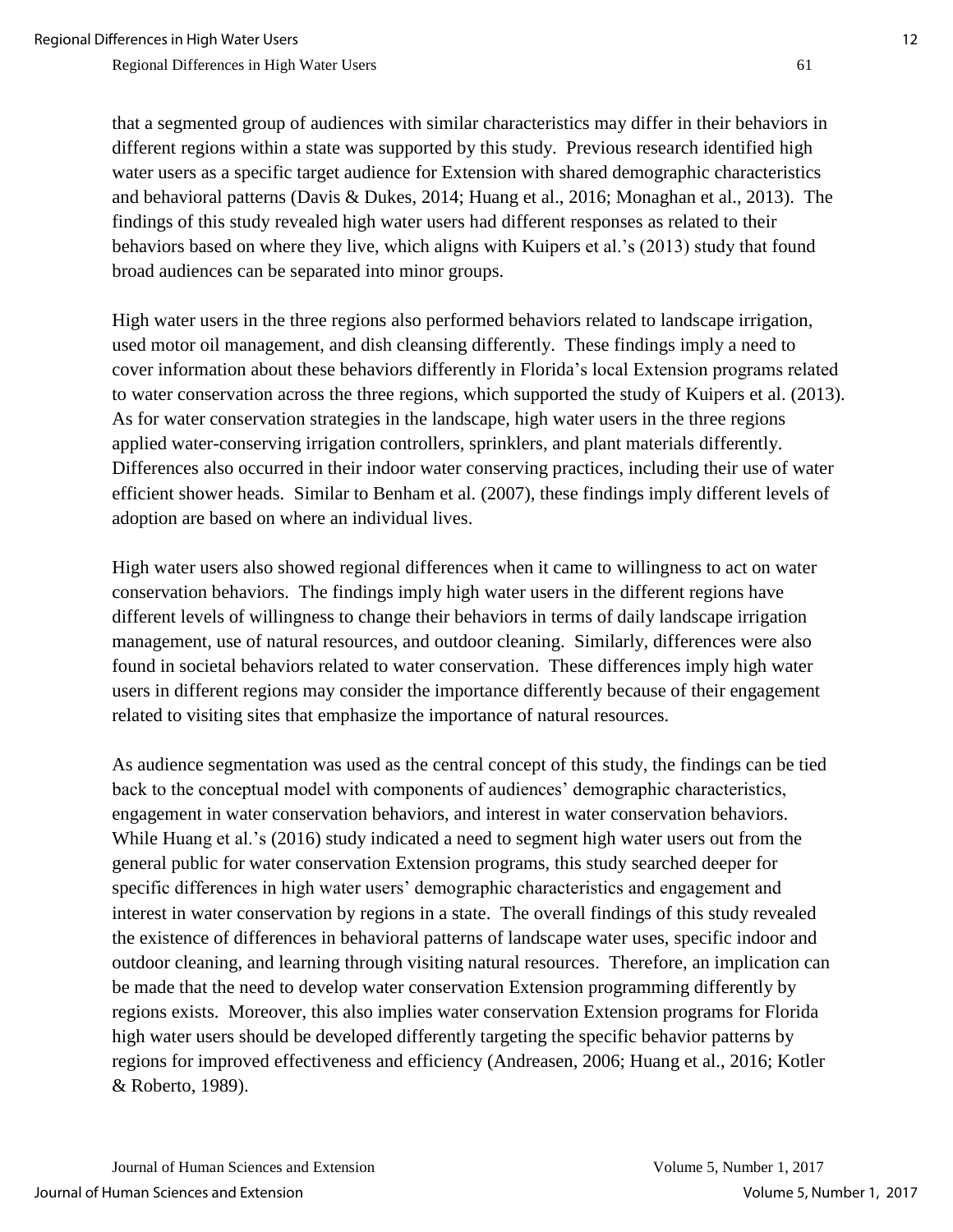#### **Recommendations**

As the urban population continues to grow, water conservation will continue to be a critical issue around which Extension educators should build programs (Haley et al., 2007; Wagner & Kuhns, 2013). High water users have been identified as a group of urban audiences that Extension educators have difficulty impacting (Monaghan et al., 2013). This study explored this specific audience with more depth in differences in behavior patterns within the group. The findings of this study provided insight into how Extension educators should pay attention to regional differences in their target audiences when developing Extension educational programs. It is expected that program effectiveness can be improved by tailoring materials relevant to local high water users' needs and behavior patterns (Adhikarya, 1994; Kuipers et al., 2013).

University of Florida Extension has developed the Florida-Friendly LandscapingTM Program to provide guidance and recommendations to homeowners, home buiders, home developers, and green industry workers about how to properly establish environmentally sustainable landscapes statewide (Florida-Friendly Landscaping<sup>TM</sup> Program, 2014). Extension educators in each Florida county reach high water users differently. Within the areas studied, some counties have contacted high water users directly through Extension educators' individual home visits, while other counties have cooperated to provide multicounty water conservation workshops to property managers and HOA board members in order to enhance influences on individual homeowners' engagement in water conservation. Positive impacts on water conservation have been reported across these areas with results indicating over 75,000,000 gallons of water saved per year.

Although high water users approach their water use and water conservation behaviors differently than the general public (Huang et al., 2016), specific behavioral similarities and differences among high water users living in different regions were identified in this study. Therefore, educational programs targeting high water users should be developed and distributed to two levels: a) the similarity identified in behavior patterns can be included as common suggestions that state Extension educators can use in a broader spectrum and b) the identified differences in behavior patterns should be used by Extension educators working in the studied regions to reframe the materials they currently have. The key recommendation of this study is Extension educators need to understand that audiences may respond to the list of recommendations differently by region. For example, Extension educators working at Orlando and Miami/Fort Lauderdale may have to promote different water conservation behaviors to their high water user audiences based on their tendency to engage in certain water conservation behaviors. As a result, addressing and utilizing such regional behavioral differences may enhance positive impacts on local audiences.

Future research is recommended based on the findings of this study. As regional differences in behavior patterns were identified in this study, further examination can be conducted using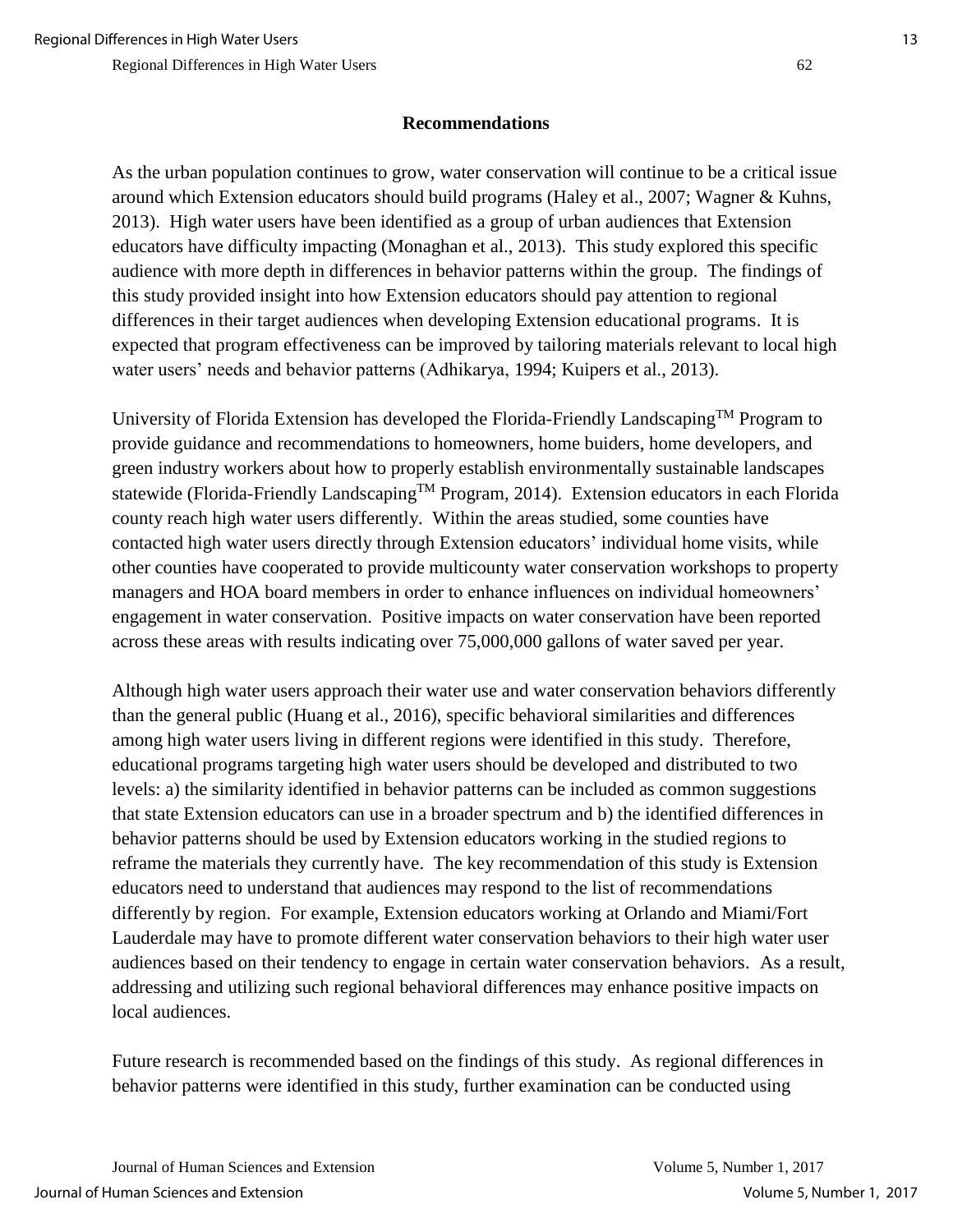qualitative methods to understand the audiences in depth about personal factors associated with their water use. Existing water conservation programs targeting high water users can be evaluated in future studies to examine challenges, obstacles, and promising factors of the programs. The examination of existing programs can include the program development strategies recommended in this study to further confirm the findings. For example, evaluations should be conducted in water conservation programs implemented in different counties targeting high water users. The results from the evaluations can then be compared to see if programs were developed differently tailored to local audiences' needs and interests. Moreover, existing programs should be revised based on the recommendations of this study and then evaluated to explore the improvement of programmatic impact. By understanding this, the sustainability of state water resources would be enhanced by receiving increased high water users' support of water conservation.

#### **References**

- Adhikarya, R. (1994). *Strategic extension campaign: A participatory-oriented method of agricultural extension.* Rome, Italy: Food and Agriculture Organization of the United Nations. Retrieved from http://www.fao.org/docrep/u8955e/u8955e00.htm
- Andreasen, A. R. (2006). *Social marketing in the 21st century*. Thousand Oaks, CA: Sage.
- Baker, R., Brick, J. M., Bates, N. A., Battaglia, M., Couper, M. P., Dever, J. A., . . . Tourangeau, R. (2013). *Report of the AAPOR task force on non-probability sampling*. Oakbrook Terrace, IL: American Association for Public Opinion Research. Retrieved from https://www.aapor.org/AAPOR\_Main/media/MainSiteFiles/NPS\_TF\_Report\_Final\_7\_re vised\_FNL\_6\_22\_13.pdf
- Barnett, C. (2007). *Mirage: Florida and the vanishing water of the Eastern U.S.* Ann Arbor, MI: University of Michigan Press.
- Benham, B. L., Braccia, A., Mostaghimi, S., Lowery, J. B., & McClellan, P. W. (2007). Comparison of best management practice adoption between Virginia's Chesapeake Bay Basin and southern rivers watersheds. *Journal of Extension*, *45*(2), Article 2RIB3. Retrieved from http://www.joe.org/joe/2007april/rb3.php
- Davis, S. L., & Dukes, M. D. (2014). Methodologies for successful implementation of smart irrigation controllers. *Journal of Irrigation and Drainage Engineering,* 141(3). doi:10.1061/(ASCE)IR.1943-4774.0000804#sthash.2gwYZNRI.dpuf
- Florida Department of Environmental Protection. (2014). *Water use trends in Florida*. Retrieved from https://www.dep.state.fl.us/water/waterpolicy/docs/factsheets/wrfss-water-usetrends.pdf
- Florida Department of Environmental Protection. (2015). *Florida Department of Environmental Protection water resource protection programs*. Retrieved from http://www.dep.state.fl.us/water/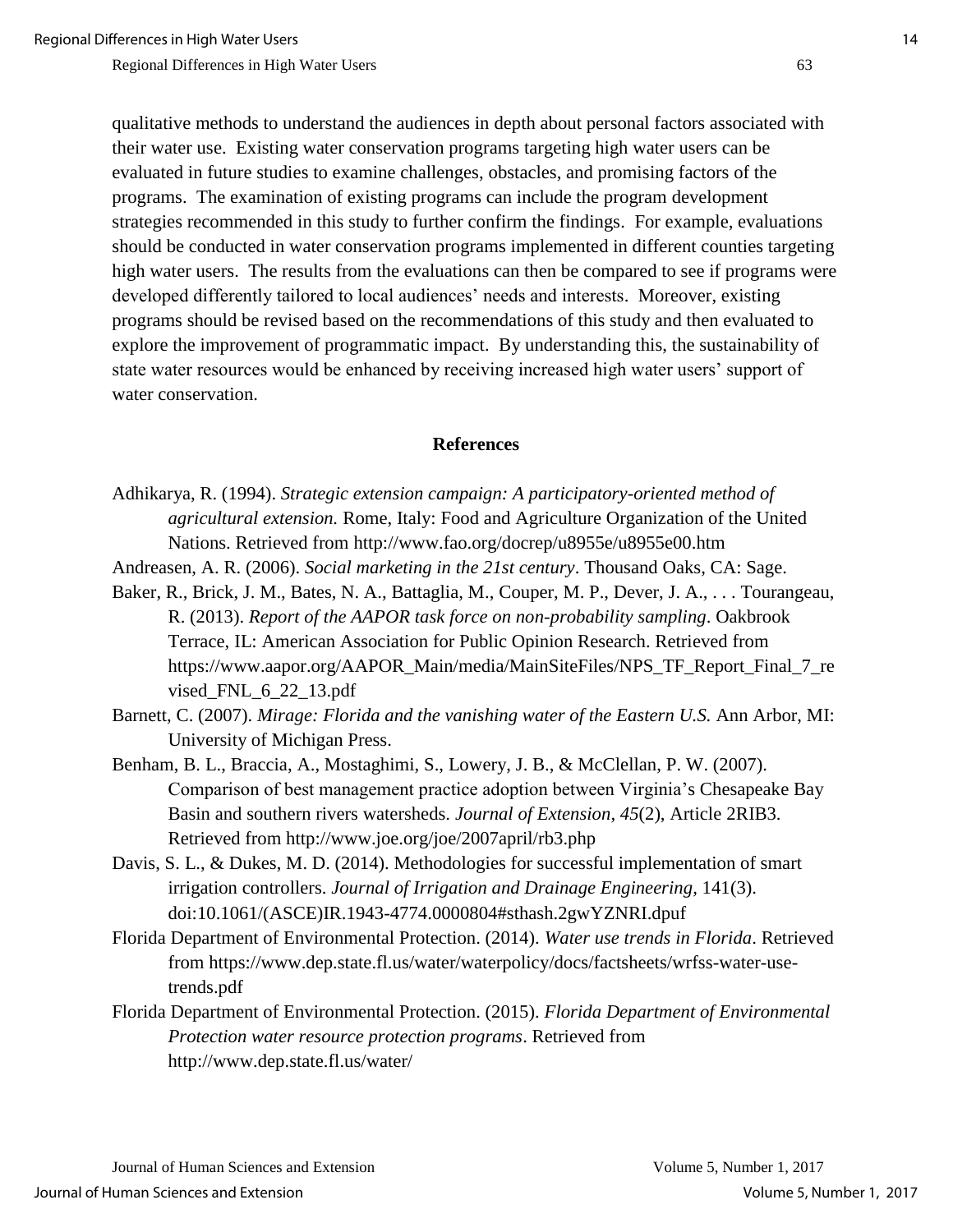- Florida-Friendly Landscaping<sup>TM</sup> Program. (2014). Florida-Friendly Landscaping<sup>TM</sup> Program. Retrieved from http://fyn.ifas.ufl.edu/
- Friedman, M. J. (Ed.). (2011). *Global water issues.* Washington, DC: U.S. Department of State, Bureau of International Information Programs.
- Haley, M. B., Dukes, M. D., & Miller, G. L. (2007). Residential irrigation water use in Central Florida. *Journal of Irrigation and Drainage Engineering, 133*(5), 427–434. doi:10.1061/(ASCE)0733-9437(2007)133:5(427)#sthash.JOMAzSGD.dpuf
- Huang, P., & Lamm, A. J. (2015a). Impact of experience and participation in Extension programming on perceptions of water quality issues. *Journal of International Agricultural and Extension Education*, *22*(3), 35–49. doi:10.5191/jiaee.2015.22303
- Huang, P., & Lamm, A. J. (2015b). Understanding public engagement in water conservation behaviors and knowledge of water policy: Promising hints for Extension. *Journal of Extension, 53*(6), Article 6RIB1. Retrieved from http://www.joe.org/joe/2015december/ rb1.php
- Huang, P., Lamm, A. J., & Dukes, M. D. (2016). Informing Extension program development through audience segmentation: Targeting high water users. *Journal of Agricultural Education, 57*(2), 60–74. doi:10.5032/jae.2016.02060
- Israel, G. D., & Hague, G. W. (2002). A recruiting challenge for Extension education: A comparison of nonparticipants and participants in homeowner landscaping programs. *Journal of Agricultural Education*, *43*(4), 76–87. doi:10.5032/jae.2002.04076
- Israel, G. D., & Knox, G. W. (2010). *Reaching diverse homeowner audiences with environmental landscape programs: Comparing lawn service users and nonusers* (AEC363). Gainesville, FL: University of Florida.
- Kahlor, L., & Stout, P. (2009). *Communicating science: New agendas in communication*. New York, NY: Routledge.
- Kline, P. (2000). *The new psychometrics: Science, psychology and measurement*. New York, NY: Routledge.
- Kotler, P., & Roberto, E. L. (1989). *Social marketing. Strategies for changing public behavior*. New York, NY: The Free Press.
- Kuipers, B. T., Shivan, G. C., & Potter-Witter, K. (2013). Identifying appropriate communication means for reaching nonindustrial private forest landowners. *Journal of Forestry*, *111*(1), 34–41. doi:10.5849/jof.12-006
- Leal, A., Rumble, J. N., & Lamm, A. J. (2015). Setting the agenda: Exploring Florida residents' perceptions of water quality and quantity issues. *Journal of Applied Communications, 99*(3), 53–67. Retrieved from http://journalofappliedcommunications.org/images/stories/ issues/2015/jac\_v99\_n3\_article4.pdf
- Marella, R. L. (2013). *Water use in Florida, 2005 and trends 1950-2005.* Retrieved from http://pubs.usgs.gov/fs/2008/3080/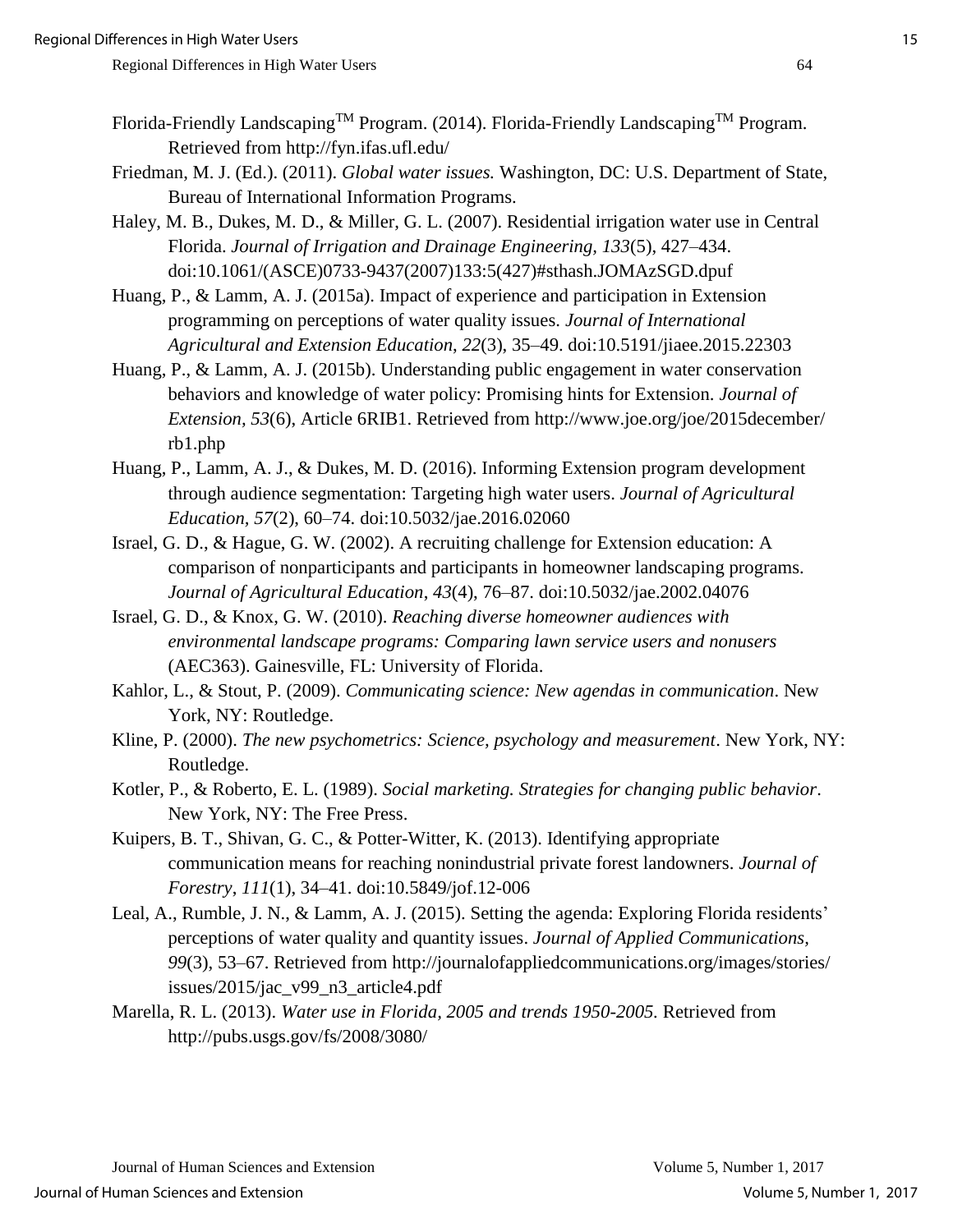- Marella, R. L. (2014). *Water withdrawals, use, and trends in Florida, 2010* (Scientific Investigations Report 2014–5088). Retrieved from http://pubs.usgs.gov/sir/2014/5088/ pdf/sir2014-5088.pdf
- Maupin, M. A., Kenny, J. F., Hutson, S. S., Lovelace, J. K., Barber, N. L., & Linsey, K. S. (2014). *Estimated use of water in the United States in 2010: U.S. Geological Survey Circular 1405*. Retrieved from http://pubs.usgs.gov/circ/1405/pdf/circ1405.pdf.
- Monaghan, P., Ott, E., Wilber, W., Gouldthorpe, J., & Racevskis, L. (2013). Defining audience segments for Extension programming using reported water conservation practices. *Journal of Extension, 51*(6), Article 6FEA8. Retrieved from http://www.joe.org/joe/ 2013december/a8.php
- Monaghan, P., Warner, L., Telg, R., & Irani, T. (2014). *Improving Extension program development using audience segmentation* (Publication AEC526). Gainesville, FL: University of Florida Institute of Food and Agricultural Sciences. Retrieved from http://edis.ifas.ufl.edu/wc188
- Oki, T., & Kanae, S. (2006). Global hydrological cycles and world water resources. *Science, 313*(5790), 1068–1072. doi:10.1126/science.1128845
- Patterson, L. (2012). *2012 RBC Canadian water attitudes study*. RBC Blue Water Project. Retrieved from http://www.rbc.com/community-sustainability/environment/rbc-bluewater/index.html
- Shaw, B. R. (2009). Using temporally oriented social science models and audience segmentation to influence environmental behaviors. In L. Kahlor & P. A. Stout (Eds.), *Communicating science: New agendas in communication* (pp. 109–130). New York, NY: Routledge.
- South Florida Water Management District. (2008). *Water conservation: A comprehensive program for South Florida*. Retrieved from http://sfwmd.gov/portal/page/portal/ xrepository/sfwmd\_repository\_pdf/waterconservationplan.pdf
- University of Florida Extension. (2014). *Water*. Retrieved from http://solutionsforyourlife. ufl.edu/environment/water\_resources.shtml
- U.S. Environmental Protection Agency [USEPA]. (2014a). *An introduction to the water elements of EPA's strategic plan.* Retrieved from http://water.epa.gov/aboutow/goals\_objectives/ goals.cfm
- U.S. Environmental Protection Agency [USEPA]. (2014b). *Fiscal year 2014-2018 EPA strategic plan.* Retrieved from http://nepis.epa.gov/Exe/ZyPDF.cgi/P100KB1L.PDF?Dockey= P100KB1L.PDF
- U.S. Environmental Protection Agency [USEPA]. (2014c). *Tomorrow & beyond.* Retrieved from http://www.epa.gov/watersense/our\_water/tomorrow\_beyond.html
- U.S. Environmental Protection Agency [USEPA]. (2014d). *Water use today.* Retrieved from http://www.epa.gov/watersense/our\_water/water\_use\_today.html
- Vörösmarty, C. J., Green, P., Salisbury, J., & Lammers, R. B. (2000). Global water resources: Vulnerability from climate change and population growth. *Science, 289*(5477), 284–288. doi:10.1126/science.289.5477.284